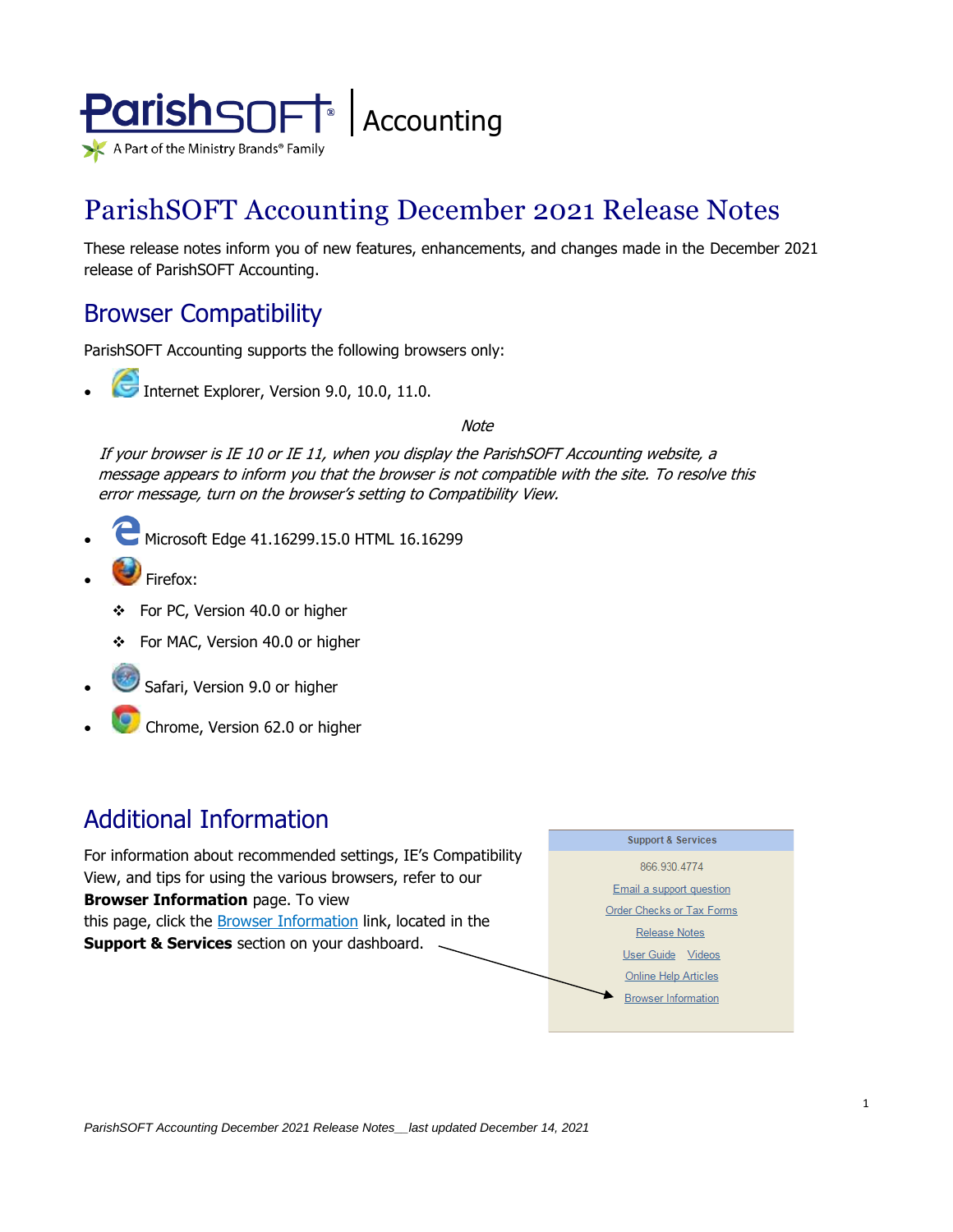## What's New

Ledger and Payables



#### 1099-MISC and 1099-NEC Forms Can Now Be Edited

If your organization needs to generate 1099s for vendors with amounts in additional boxes, you can now edit the 1099-MISC and 1099-NEC forms as needed.

To do this:



- 2. Open the **Other Processes** group.
- 3. Select one of the following links to open the **Edit Vendor** form:
	- Calculate/Edit 1099-MISC
	- Calculate/Edit 1099-NEC
- 4. In the Year dropdown list, select the year.
- 5. In the Vendor dropdown list, select the vendor.

**Note** 

The Vendor list includes only those vendors that have accumulated 1099 amounts of at least \$600.00.

- 6. Edit the fields in the form as necessary.
- 7. Click  $\boxed{\underline{\mathsf{Submit}}}$  to save your changes.



### Project Trial Balance Report Added

The **Transactions** report group now includes a new report called **Project Trial Balance**. This report is a listing of project accounts and their debit and credit transactions. For each selected project, the report shows a beginning balance, a running balance (sum of debit and credit transactions), and an ending balance for the user-specified date range.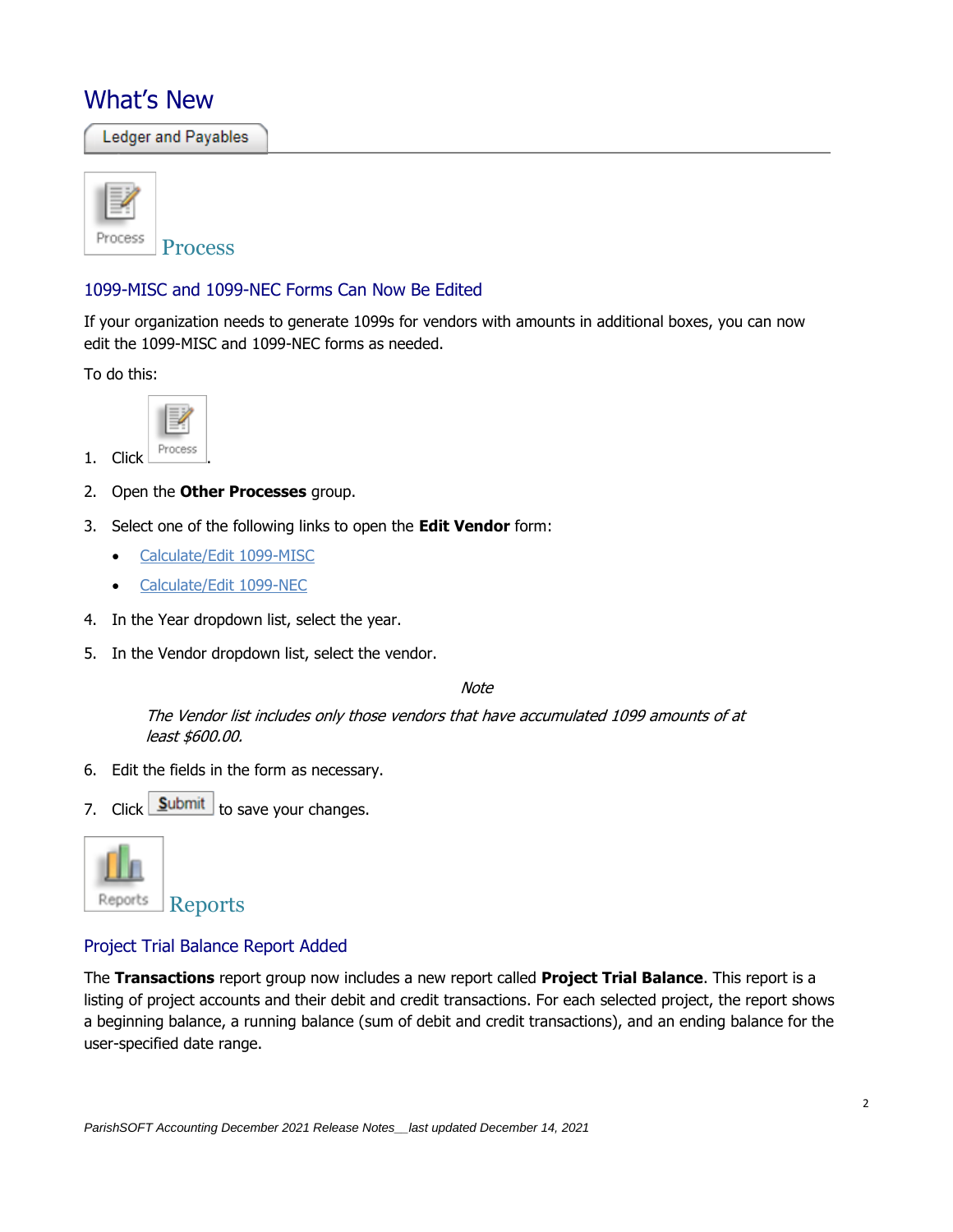#### To run a **Project Trial Balance** report:



- 2. Under **Standard Reports**, open the **Transactions** group.
- 3. Click the **Project Trial Balance** option to open the report configuration. For example:

|                                                                                                                         |                                                         | Transactions > Project Trial Balance :: Configure Report                                     |                                  |                       |        |                    |  |  |  |
|-------------------------------------------------------------------------------------------------------------------------|---------------------------------------------------------|----------------------------------------------------------------------------------------------|----------------------------------|-----------------------|--------|--------------------|--|--|--|
| -                                                                                                                       | Date Range: Transaction Date -                          |                                                                                              |                                  |                       |        |                    |  |  |  |
| $O$ Last<br>Month                                                                                                       | $O$ Last<br>Quarter                                     | C Current Fiscal Year                                                                        | O Last Fiscal Year to Date       | <b>Start Date:</b>    |        | End Date:          |  |  |  |
| $\bullet$ This<br>Month                                                                                                 | $O$ This<br>Quarter                                     | C Current Fiscal Year to<br>Date                                                             | O Next Fiscal Year               |                       |        |                    |  |  |  |
| $\bigcirc$ Next<br>Month                                                                                                | $\bigcirc$ Next<br>Quarter                              | O Last Fiscal Year                                                                           | C Custom Date Range<br>Specified |                       |        |                    |  |  |  |
| Project Group -                                                                                                         |                                                         |                                                                                              |                                  |                       |        |                    |  |  |  |
| <b>Festivals &amp; Events</b><br><b>Fundraising Activities</b><br><b>Mens Group Activities</b><br><b>School classes</b> |                                                         | ×<br>$\overline{a}$<br>٠                                                                     |                                  |                       |        |                    |  |  |  |
| $-$ Project -<br><b>Fishing Trip</b><br><b>Golf Outing</b>                                                              | Math Grade 1 Mr. Springfield<br>Math Grade 1 Ms. Dargis | x<br>$\!\cdot\!$                                                                             |                                  |                       |        |                    |  |  |  |
| ** Report Format -                                                                                                      |                                                         |                                                                                              |                                  |                       |        |                    |  |  |  |
| $\bullet$ Detail<br>$\bigcirc$ Summary                                                                                  |                                                         |                                                                                              |                                  |                       |        |                    |  |  |  |
|                                                                                                                         | ** Report Options -                                     |                                                                                              |                                  |                       |        |                    |  |  |  |
|                                                                                                                         |                                                         | □ Include Inactive Projects □ Include Projects Without Transactions □ Group By Project Group |                                  |                       |        |                    |  |  |  |
| - ** Report Subtitle -                                                                                                  |                                                         |                                                                                              |                                  |                       |        |                    |  |  |  |
| Report Subtitle:                                                                                                        |                                                         |                                                                                              |                                  |                       |        |                    |  |  |  |
|                                                                                                                         | <b>Preview Report</b>                                   | <b>View PDF</b>                                                                              | <b>Memorize Report</b>           | <b>Reset Criteria</b> | Cancel | <b>Export Data</b> |  |  |  |

- 4. Configure the report as desired.
- 5. Click View PDF to view the report in the Report Viewer.
- 6. If desired, use the Report Viewer buttons to download or print the report.



#### Federal and State Withholding Tax Tables Updated to 2022

We updated the Federal withholding tax tables to the year 2022. Additionally, we updated the tax information (including the income tax calculators and state withholding tax rate changes) for all states that have released new rates for 2022.